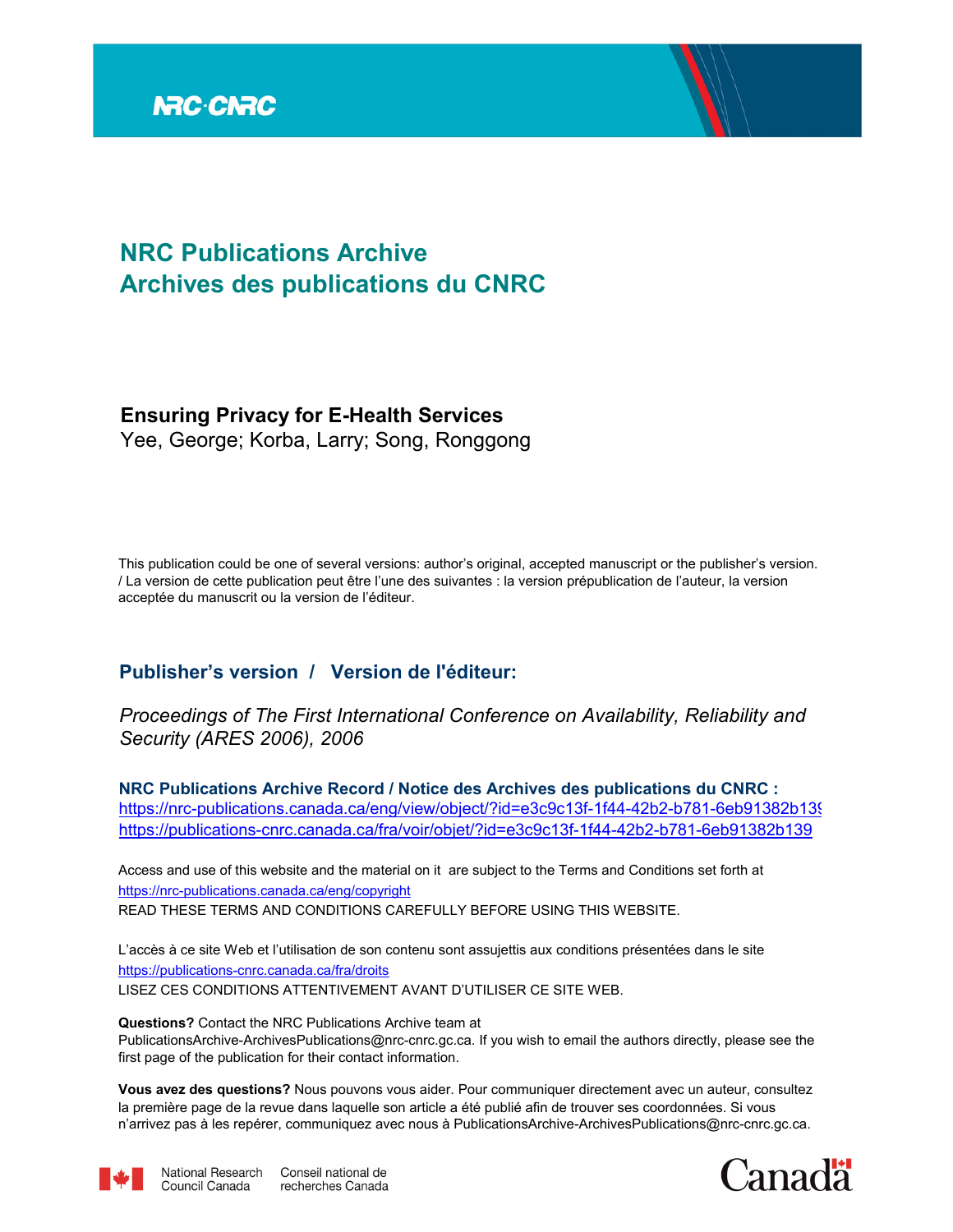

National Research Council Canada

Conseil national de recherches Canada

Institute for Information Technology

Institut de technologie de l'information



*Ensuring Privacy for E-Health Services \** 

Yee, G., Korba, L., Song, R. April 2006

\* published in the Proceedings of The First International Conference on Availability, Reliability and Security (ARES 2006). April 20-22, 2006. Vienna, Austria. NRC 48462.

Copyright 2006 by National Research Council of Canada

Permission is granted to quote short excerpts and to reproduce figures and tables from this report, provided that the source of such material is fully acknowledged.

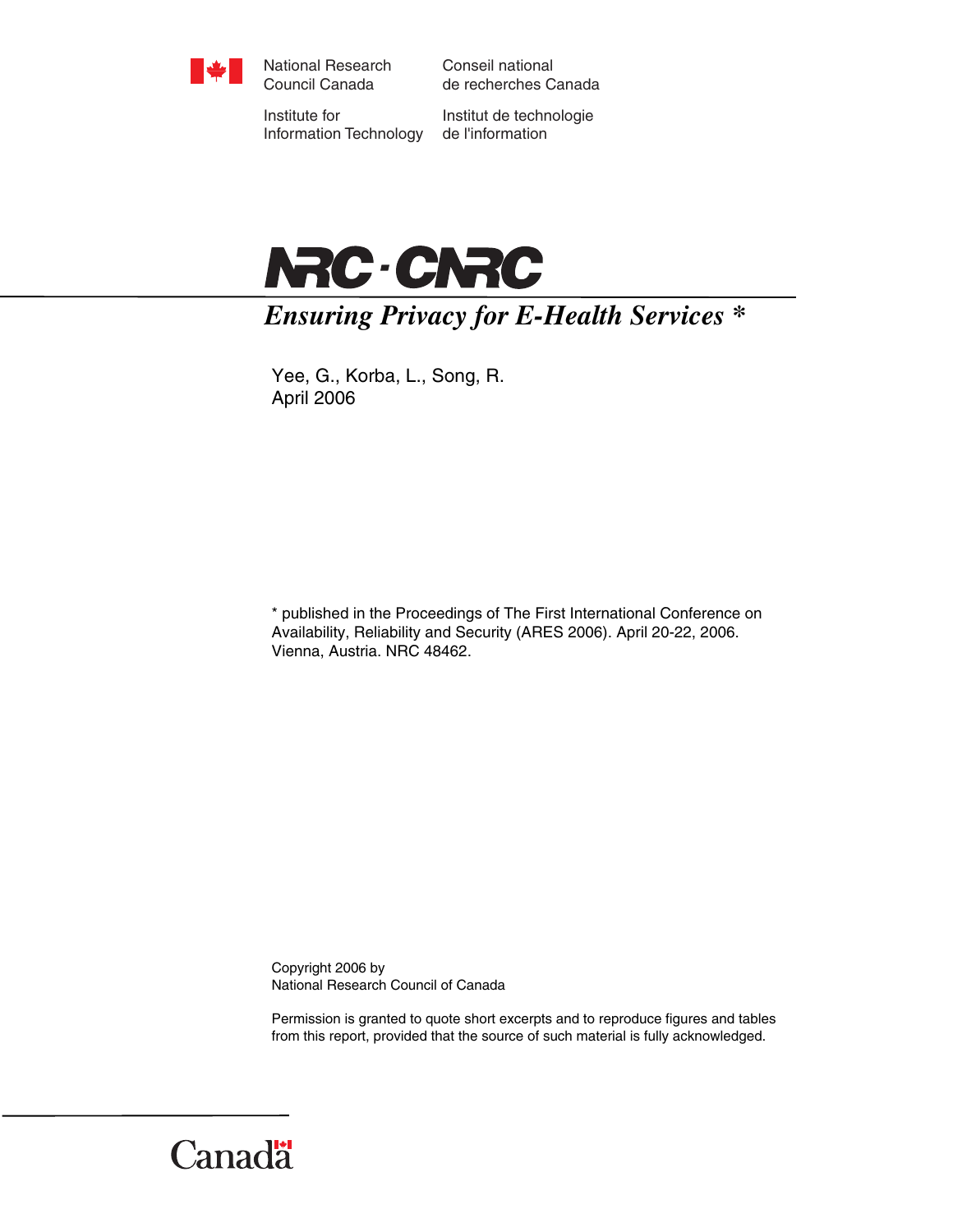# **Ensuring Privacy for E-Health Services<sup>1</sup>**

George Yee, Larry Korba, and Ronggong Song *Institute for Information Technology National Research Council Canada {George.Yee, Larry.Korba, Ronggong.Song}@nrc-cnrc.gc.ca* 

#### **Abstract**

*The growth of the Internet has been accompanied by the growth of e-health services (e.g. online medical advice, online pharmacies). This proliferation of services and the increasing regulatory and legal requirements for personal privacy have fueled the need to protect the personal privacy of service users. Existing approaches for privacy protection such as access control are predicated on the e-service provider having possession and control over the user's personal data. In this paper, we propose a new approach to protecting personal privacy for e-health services: keeping possession and control over the user's personally identifiable information in the hands of the user as much as possible. Our approach can also be characterized as distributing personally identifiable information only on a "need to know" basis.* 

### **1. Introduction**

In order for e-health services to be successful, personal privacy must be protected. As defined by Goldberg et al in 1997 [1], privacy refers to the ability of individuals to *control* the collection, retention, and distribution of information about themselves.

In this work, an e-health service is performed by application software (service processes) that is owned by a provider (usually a company); the service is accessible across the Internet. Further, the provider has a privacy policy that spells out what consumer personal information is needed to perform the service and how the personal information will be handled. The consumer has a personal privacy policy that defines what personal information she (we use "she" and "her" to stand for both sexes) is willing to disclose and how that information is to be handled by the provider. Examples of current e-health services are myDNA.com (health information), WebMD.com (health information and technology solutions provider), e-med.co.uk (online medical consulting) and Walgreens.com (online pharmacy).

Our approach uses selective disclosure of the user's information and a smart card, in conjunction with the user's personal privacy policy, to keep *control* of the user's personally identifiable data in the hands of the user as much as possible, rather than in the hands of the service provider. This approach is motivated by the fact that once consumer personal information is in the hands of a service provider, it can be very difficult to detect that the provider has violated the consumer's privacy preferences. It is a hard problem to guarantee that a provider will not circumvent any kind of privacy protection access control that might be in place.

In the literature, some components of our proposal exist, but not, as far as we can tell, assembled into the approach presented in this work. For example, Clarke [9] wrote about smart cards (he actually was complaining that their use destroys privacy), anonymity, and the use of pseudonyms and trusted third parties. Laudon [10] suggested that individuals could sell their private information in an information market, and thus maintain control over their private information (the maintaining control part is similar to what we propose here but the means for doing so is completely different). However, Laudon's proposal is flawed in that it does not discuss the potential abuse of private information in a market setting (e.g. theft). Smart cards have been around for over 3 decades and have been applied across many domains including ecommerce [2, 3]. Their computational, memory, and security features make them ideal for portable data applications requiring security [3]. As another example, Lategan & Olivier [11] present an approach called PrivGuard for protecting private information by classifying it based on the purpose for collecting the information, i.e. how the information will be used, and then designing methods for protecting each information class. If the information is only required for validation, it is encrypted so that the validation can be performed without decryption. If the information is used for purposes other than validation, a system based on Kerberos (using tickets) in conjunction with trusted third parties is used to give the consumer (the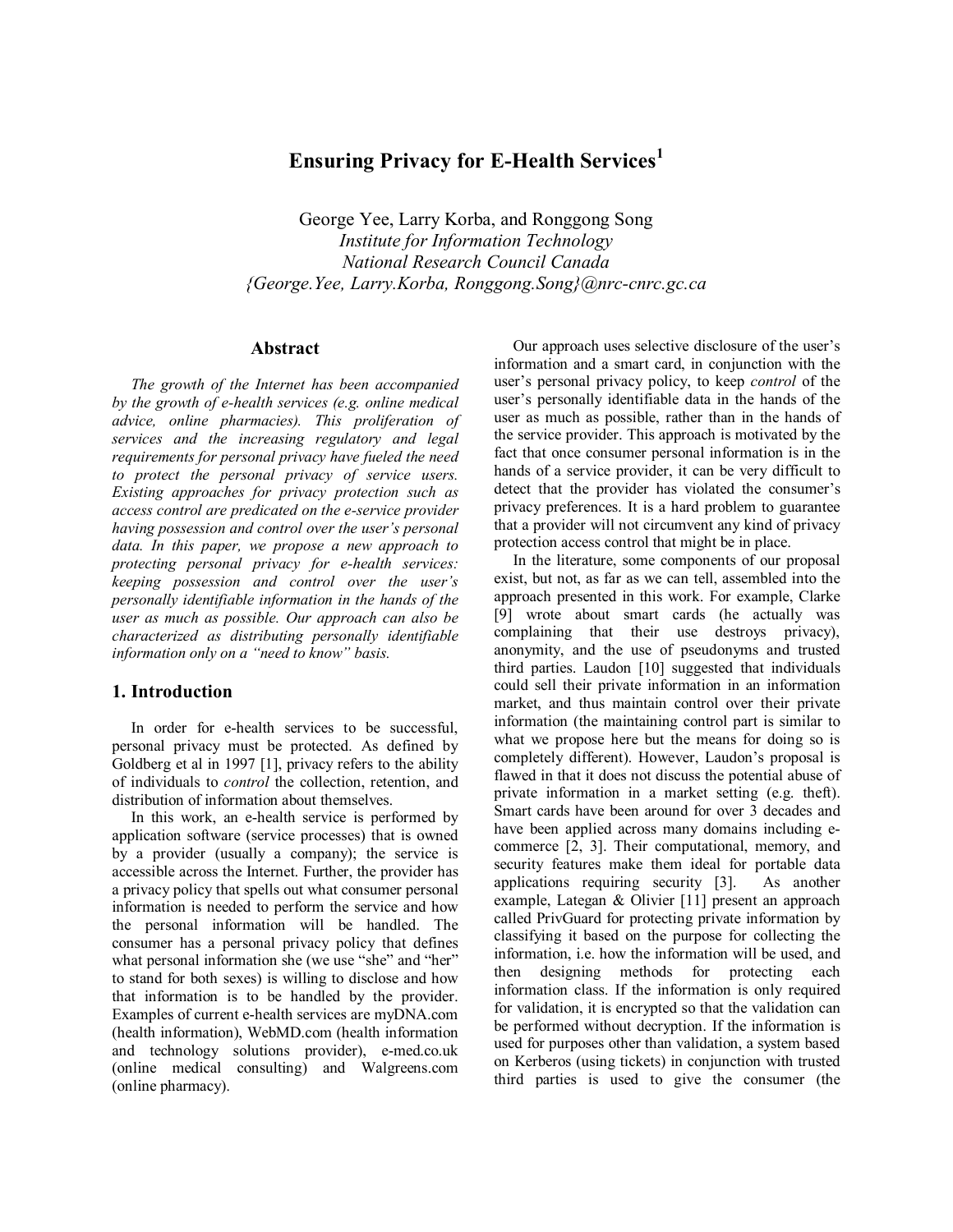information owner) as much control over the information as possible. Our approach is similar in that we also strive to give the owner of the information as much control over the information as possible, and our approach also makes use of trusted third parties to actually access the private data. We also look at how the private information will be used but only to separate out personally identifiable information for different treatment. However, our approach differs from that of Lategan & Olivier in at least the following ways: a) our approach is more lightweight with lower overhead (i.e. no encryption of private information, no ticket system for access), b) our approach is meant to apply only to specific types of services whereas PrivGuard applies generally, and c) we use trusted third parties to actually perform part of the service (the part requiring personally identifiable information) whereas PrivGuard only uses them to grant tickets and to access the private information.

The rest of this paper is organized as follows. Section 2 gives examples of privacy policies. Section 3 presents our approach for using selective disclosure and smart cards to protect privacy for e-health services. Section 4 gives an example of applying our approach. Section 5 presents our conclusions and plans for future research.

### **2. Privacy policies**

Since our approach involves privacy policies, it is useful to have examples of privacy policies to work with. Figure 1 (adapted from [5]) gives an example of a consumer privacy policy along with the corresponding provider privacy policy for an online pharmacy. The provider's privacy policy specifies the provider's requirements for personal information. *Policy Use* in a policy indicates the type of online service for which the policy will be used. Since a privacy policy may change over time, we have a *valid* field to hold the time period during which the policy is valid. The required fields (e.g. collector, what) of these policies are derived from Canadian privacy legislation in the form of privacy principles [5]. These principles are representative of privacy legislation in many countries, including the European Union. These are minimum privacy policies in the sense that the fields *collector*, *what*, *purposes*, *retention time*, and *disclose-to* form the minimum set of fields required to satisfy the legislation for any one information item. Each set of such fields is termed a *privacy rule* describing a particular information item.

Note that all information that the consumer discloses to a provider is considered personal information and described in the consumer's personal privacy policy. Some of this information is personally identifiable information (PII), i.e. the information can identify the consumer. For example, "name", "address", and "telephone number" are PII. There may be other information described in a personal privacy policy that is not personally identifiable information (non-PII), i.e. the information by itself cannot identify the consumer. For example, the selection of Aspirin as a medication at an online pharmacy cannot normally identify the consumer.

Privacy policies need to be machine-readable and may be expressed using a XML-based language such as APPEL [4], which can be used to express privacy preferences for both consumer and provider.

| Policy Use: <i>Pharmacy</i>      | Privacy Use: Pharmacy           |
|----------------------------------|---------------------------------|
| Owner: Alice Consumer            | Owner: A-Z Drugs Inc.           |
| Valid: <i>unlimited</i>          | Valid: <i>unlimited</i>         |
| <i>Collector:</i> A-Z Drugs Inc. | <i>Collector: Drugs Dept.</i>   |
| <i>What:</i> name, address, tel  | <i>What:</i> name, address, tel |
| <i>Purposes:</i> identification  | <i>Purposes:</i> identification |
| <i>Retention Time:</i> unlimited | <i>Retention Time: 1 year</i>   |
| <i>Disclose-To:</i> none         | <i>Disclose-To:</i> none        |
| Collector: A-Z Drugs Inc.        | <i>Collector: Drugs Dept.</i>   |
| <i>What:</i> drug name           | <i>What:</i> drug name          |
| Purposes: purchase               | <i>Purposes:</i> sale           |
| <i>Retention Time: 2 years</i>   | <i>Retention Time: 1 year</i>   |
| Disclose-To: none                | <i>Disclose-To:</i> none        |

#### **Figure 1. Example consumer (left) and provider (right) privacy policies**

# **3. Using selective disclosure and smart cards to protect privacy**

Our goal is to protect an e-health service user's privacy according to her personal privacy policy. Our answer to privacy protection is simple: *remove the user's PII from the possession and control of the provider*. We accomplish this by having the user's personal information in a smart card, called a *privacy controller*, owned by the user and in her possession. The personal information in the privacy controller can only be controlled by the user. We propose that an ehealth service can be partitioned into a *primary service*  (the service that the user has engaged) that does not require PII and *support services* that do require PII but are trusted to maintain the anonymity of the user. The user's privacy controller selectively discloses PII only to the support services that require the user's PII (i.e. on a need-to-know basis). This is done automatically without the user's intervention. Paypal.com [8] is an example of such a support service provider for payment collection. Further, the privacy controller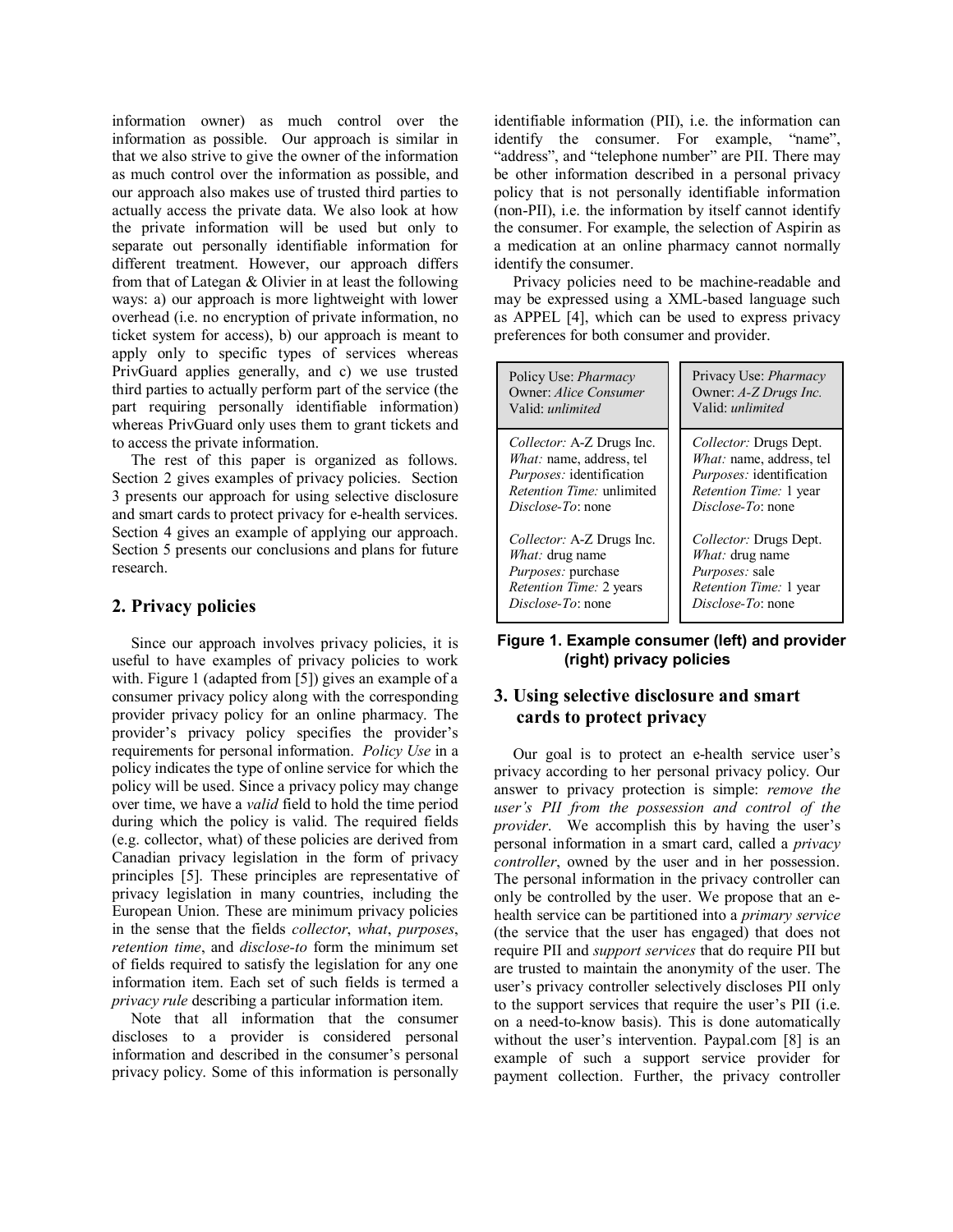smart card will process the user's personal information (both PII and non-PII) according to her privacy policy. The user is anonymous to the primary service provider at all times. We further require the services of a trusted authority (e.g. a Certificate Authority with an extended role) to program the smart card to act as a privacy controller, to keep the true identity of the user should there be a need to recover it (e.g. in legal proceedings), and to distribute the smart card. Table 1 summarizes our terminology. Figure 2 illustrates our approach.

| <b>Term</b>                                                 | <b>Definition</b>                                                                                                                                                                                                                                                                                                                                                                                                                                                                                                                                      |
|-------------------------------------------------------------|--------------------------------------------------------------------------------------------------------------------------------------------------------------------------------------------------------------------------------------------------------------------------------------------------------------------------------------------------------------------------------------------------------------------------------------------------------------------------------------------------------------------------------------------------------|
| Primary service                                             | the service that the consumer wants<br>to engage, e.g. online purchase of<br>medication; does not require PII                                                                                                                                                                                                                                                                                                                                                                                                                                          |
| Primary service<br>provider (PSP),<br>or provider           | the provider of the primary service                                                                                                                                                                                                                                                                                                                                                                                                                                                                                                                    |
| Primary service<br>processes,<br>or<br>service<br>processes | the<br>software<br>processes of<br>the<br>primary service                                                                                                                                                                                                                                                                                                                                                                                                                                                                                              |
| Support service                                             | a service that supports the primary<br>service, such as a payment service<br>or a delivery service; a support<br>service requires PII (e.g. credit card<br>number)                                                                                                                                                                                                                                                                                                                                                                                     |
| Support service<br>provider (SSP)                           | the provider of a support service,<br>e.g. Paypal.com; also known as a<br>trusted third party                                                                                                                                                                                                                                                                                                                                                                                                                                                          |
| Trusted<br>Authority                                        | This is a role with the following<br>responsibilities:<br>a) program<br>the<br>smart card to act as<br>a privacy<br>controller, b) distribute the smart<br>card, c) guard the true identity of the<br>user, and d) approve and certify<br>support providers. This role may be<br>suitable for an existing Certificate<br>Authority (CA) (as used in Public<br>Key Infrastructure) that we then call<br>an eCA (for extended CA), or a<br>government office such as the office<br>of a privacy commissioner;<br>also<br>known as a trusted third party. |

## **3.1. Privacy controller and service process requirements**

As the controller processes the user's privacy policy, for each privacy rule component, the privacy controller must:

a) *Collector*: Confirm that the collector named by the service processes is the collector specified in the user's policy.



### **Figure 2. Using selective disclosure and smart card to protect user privacy**

- b) *What*: Confirm that the information item requested by the service processes is as specified in the user's policy.
- c) *Purposes*: Confirm that the purposes for which the information will be used are as specified in the user's policy.
- d) *Retention Time*: Destroy the user's personal information at the end of its retention time. This is important for avoiding eventual storage overflow.
- e) *Disclose-To*: Confirm that the receiving party in the case of a disclosure request is the party specified in the user's privacy policy.

The service processes must cooperate with the privacy controller where necessary in order to carry out the above requirements (e.g. provide the provider's privacy policy to the privacy controller).

These requirements dictate the functionality of the privacy controller and the service processes. The privacy controller, in acting to ensure compliance with the user's privacy policy, runs in two phases as described below. Phase 2 can only be reached if phase 1 is successful (if phase 1 is unsuccessful, the consumer and provider can enter into negotiation [6, 7] failing which the consumer can try another provider).

#### **Privacy controller processing for user privacy policy compliance**

In phase 1,

- Establish a connection with the PSP and download its privacy policy and SSP information.
- Check the user's privacy policy to make sure that the collectors of PII are the SSPs indicated by the PSP. Make corrections if there are mistakes.
- Verify that the privacy rules in the provider's privacy policy matches (comparing privacy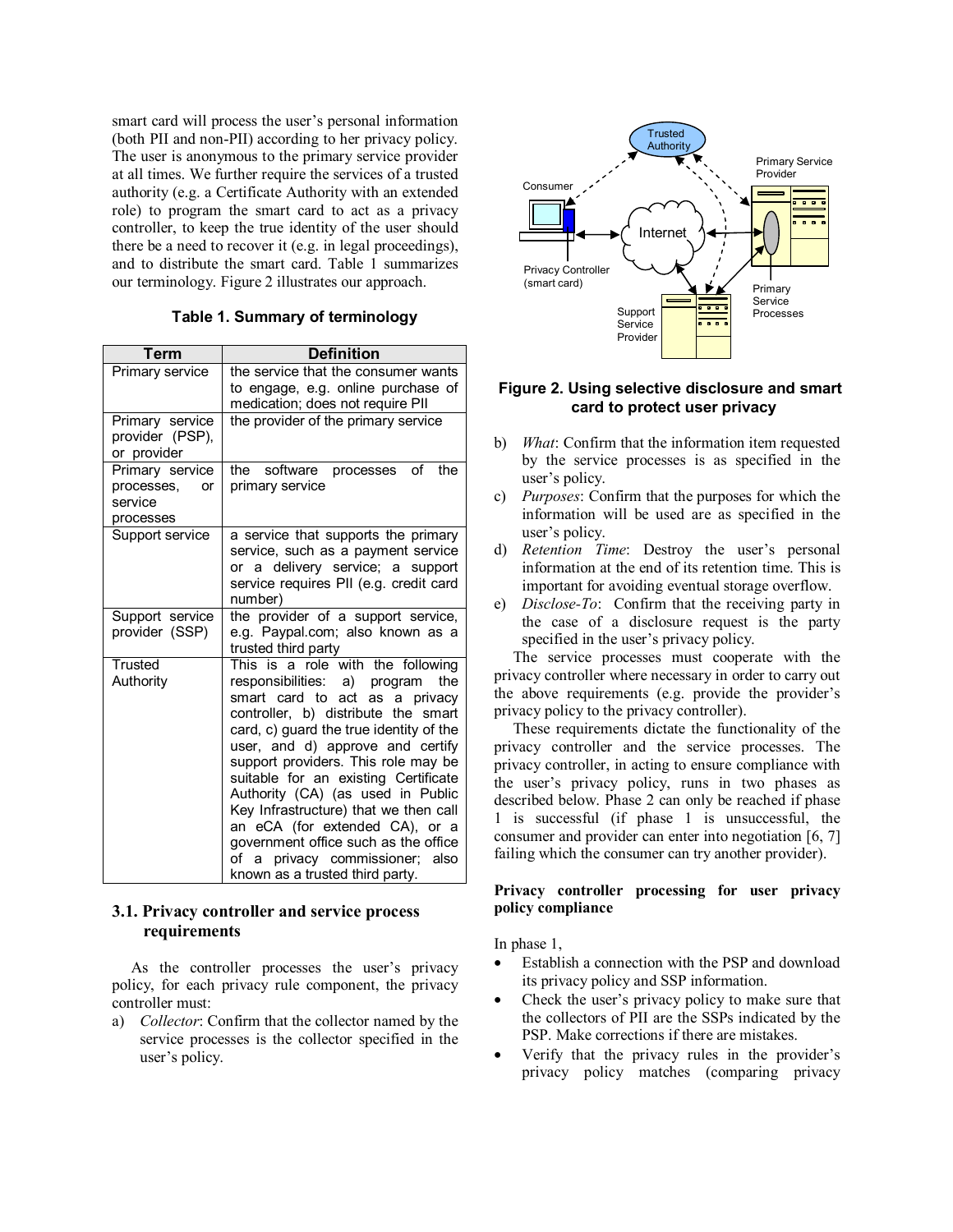policies for a match is outside the scope of this paper but see [5]) the privacy rules in the user's privacy policy. If this verification fails, inform the user and terminate (or negotiate privacy policies as indicated above). Otherwise, proceed to phase 2.

In phase 2,

- Prompt user for each information item (II) and accept only II of the types specified in the user's privacy policy.
- Store user's II in its personal information store.
- Destroy the user's II if the retention time is up (it has full control over the II in its store).
- Disclose only non-PII to the PSP as described above.
- Accept requests from the PSP to disclose the user's II (PII and non-PII) to SSPs as allowed by the user's privacy policy, passing along the II's retention time. SSPs are not allowed to further disclose the user's PII. Note: the typical public user would normally not be receiving disclosures; in this work, only PSPs or SSPs receive disclosures, e.g. a trusted shipping company receiving an address disclosure for shipping purposes.

#### **Primary service processing**

The service processes execute during the controller's phase 2 processing, as follows:

- Perform primary service processing. This includes requesting needed non-PII from the privacy controller.
- If needed, request the controller to disclose information to SSPs.

Figure 3 illustrates the phases of controller and primary service processing using state machines.

#### **3.2. Role of the trusted authority and additional operational details**

We assume that the trusted authority is an eCA (could just as well be a privacy commissioner). Prior to the commencement of any e-service, the eCA works to familiarize providers and users with its services. Providers that subscribe to the eCA must arrange their service processes to work with the privacy controller smart card (e.g. conform to smart card interfacing requirements). The smart card is remotely programmed by the eCA to be used as the privacy controller and to work with the e-health primary service providers that have subscribed to the eCA (e.g. download provider's privacy policy, upload user's information). This programming automatically allows the smart card to be



**Figure 3. Behaviour of privacy controller and primary service** 

used with new providers that may subscribe to the eCA later. The eCA distributes these smart cards to service users through local electronics outlets (e.g. Best Buy). When purchased at a local electronics outlet, the smart card only has the ability to automatically connect to the eCA (in addition to normal smart card functions). The eCA also selects and confirms a number of SSPs as trusted parties for business services such as shipping and payment. The eCA can do this by issuing a call for tenders and then doing a thorough background check on the applicants. Further, the eCA issues digital certificates to all primary and support service providers for use in authenticating themselves.

A service user who wants to use PSPs that subscribe to the eCA registers with the authority's web site through a secure channel. After appropriate user credit checks and payment arrangements have been made, the eCA assigns a number of pseudonyms (a different pseudonym for each group of PSP and associated SSPs) to the user and issues the user a corresponding number of digital certificates (for authentication purposes), using a different pseudonym to identify the user in each certificate. The use of a different pseudonym with each PSP-SSP group discourages the PSPs from colluding together to discover information about the user by linking her pseudonym.

To use an e-health service, the user connects the smart card to a USB port on her computer. The user is automatically connected to the eCA's website after mutual authentication (using digital certificates) through a secure channel. The eCA then remotely programs the smart card for use as a privacy controller, instructing the controller to use the user's pseudonyms for identification purposes with all primary and support service providers (a different pseudonym is used for each new group of PSP and associated SSPs ) (note: this is done only if the smart card has not been programmed previously). The user is then allowed to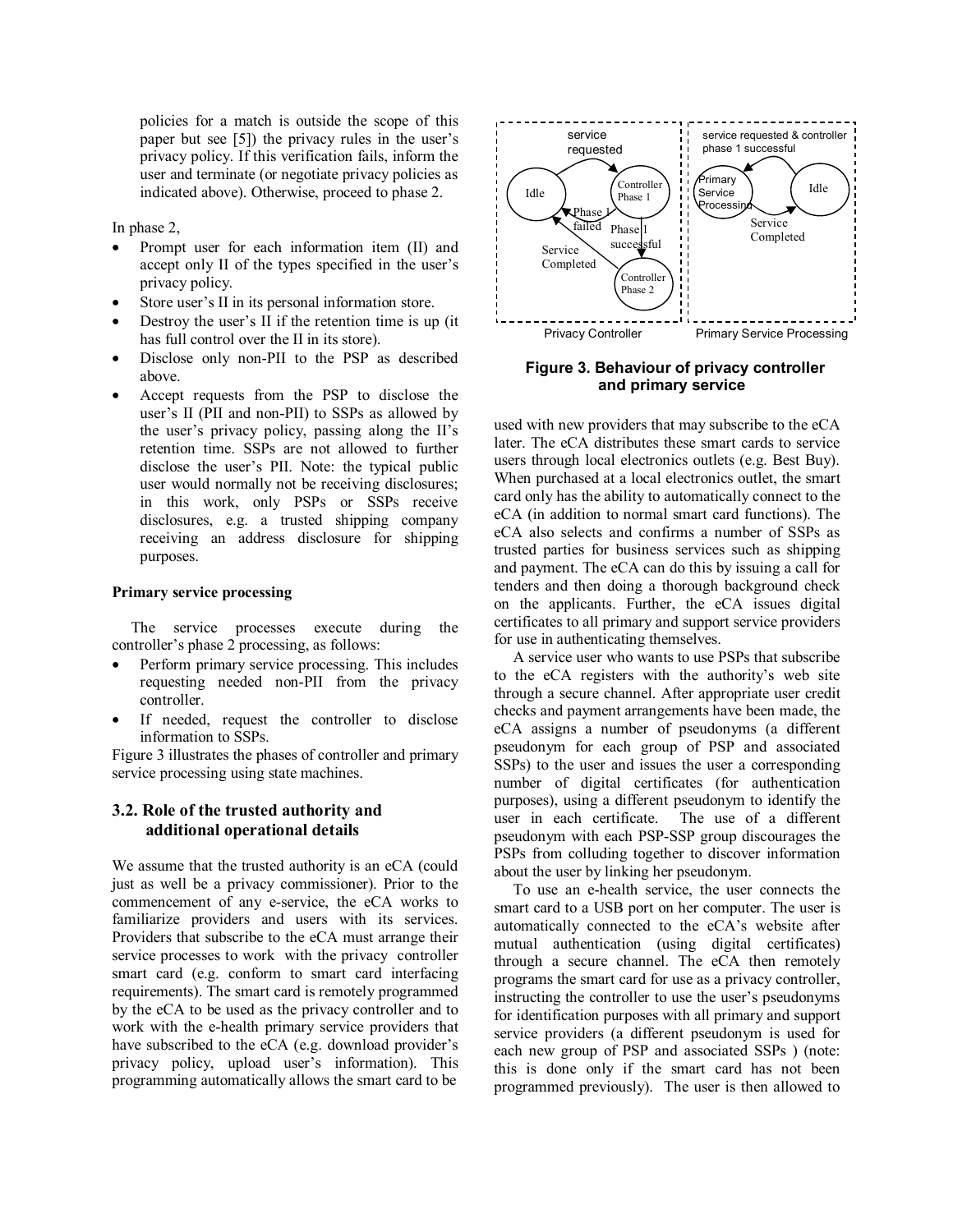select which PSP to use. After the user selects the PSP, the website prompts the user to enter a privacy policy to be used with the e-health service if this is the user's first use of the service. The website also displays the SSPs that are used by the selected PSP, along with their require PII, so that the user can enter needed data disclosure rules in her privacy policy. The entered policy or a previously entered policy (they are stored on the eCA's website) is then automatically downloaded to the smart card. At this point, the controller automatically begins phase 1 processing. A pop-up window appears indicating an anonymous connection to the service with successful 2-way authentication through a secure channel and with the provider's privacy policy downloaded (controller phase 1 processing). The privacy controller then checks the user's privacy policy to ensure that PII, if any, are going to the correct SSPs, and compares the user's eservice privacy policy (previously entered) with the provider's e-service privacy policy for compatibility. Compatibility means that the provider's privacy rules do not violate the user's privacy rules (see [5] for more explanation of policy matching). For example, for corresponding privacy rules between the two policies, all fields should match exactly except possibly for retention time. For retention time, as long as the provider's retention time is less than or equal to the consumer's retention time, the two retention times will be compatible. If this comparison of policies for compatibility is successful, the privacy controller initiates phase 2 processing. Otherwise, the privacy controller initiates a privacy policy negotiation session with the provider that takes place via the privacy controller. If this negotiation is successful, the privacy controller can begin phase 2. If neither the original phase 1 nor the negotiation is successful, the user must try a different provider. Once the controller starts phase 2, the provider's service processes are initiated. The latter then requests non-PII from the controller and requests it to send information disclosures (possibly sending PII to SSPs (e.g. address for shipping)) as the service requires. Service output is sent back to the user via the controller-service processes channel.

It follows from the above that the eCA can link the user's pseudonym with the user's real name. This is allowed on purpose, so that when necessary the PSP can request the true identity of the user. For example, this may be necessary in a medical emergency where an e-pharmacy primary service provider needs to contact the user.

#### **3.3. Applicability to e-health services**

For our approach to apply to a particular e-health service, it must be possible to partition the service into a primary service and support services. In fact, our approach applies to the following types of e-health services: information services, certain consulting services that do not require PII other than for payment or for payment plus physical delivery, and online pharmacies.

An information service is essentially a medical database that can be queried for information with no PII required, PII required for payment only, or PII required for payment and physical delivery.

A consulting service takes a medical condition as input and returns advice on how to treat the condition. For such a service, if the condition does not identify the user, PII would only be required for payment or for payment and physical delivery. How can one know whether or not the medical condition can identify the user? The condition can be tested by querying a database of medical conditions to obtain estimated numbers of people with the condition. If the number returned is greater than a threshold of 100, for example, the condition may be accepted as being nonidentifiable with the user. Higher degrees of not being identifiable can be obtained by using higher thresholds.

An online pharmacy requires PII only for payment and physical delivery.

In conclusion, our approach can be applied to a large number of today's e-health services that are already partitioned or can be partitioned into primary services not requiring PII and support services (e.g. for payment and physical delivery) that do require PII.

#### **3.4. Usability discussion**

An important question that comes up with the introduction of any new technology or approach is "How usable is it?" or "Is it likely to be used by people?". We believe our approach is very usable because it is similar to some existing commercial processes and is straight-forward to use. First of all, the process of registering with the eCA is similar to the current way of registering with websites for a service or membership. Second, there is no delay in getting the smart card – the user only needs to pick one up at a local electronics store. Further, the user only has to get the smart card once and can use it with all existing and new providers that subscribe to the eCA. Third, the user only has to plug the smart card in a USB port on her computer to begin the process of connecting to a service.

It might also be argued that people will tend to stay away because the use of a smart card is unfamiliar. However, smart card use has been growing at a high rate, in part because the way they are used is similar to how millions of people use magstripe cards and PINs to access their bank accounts.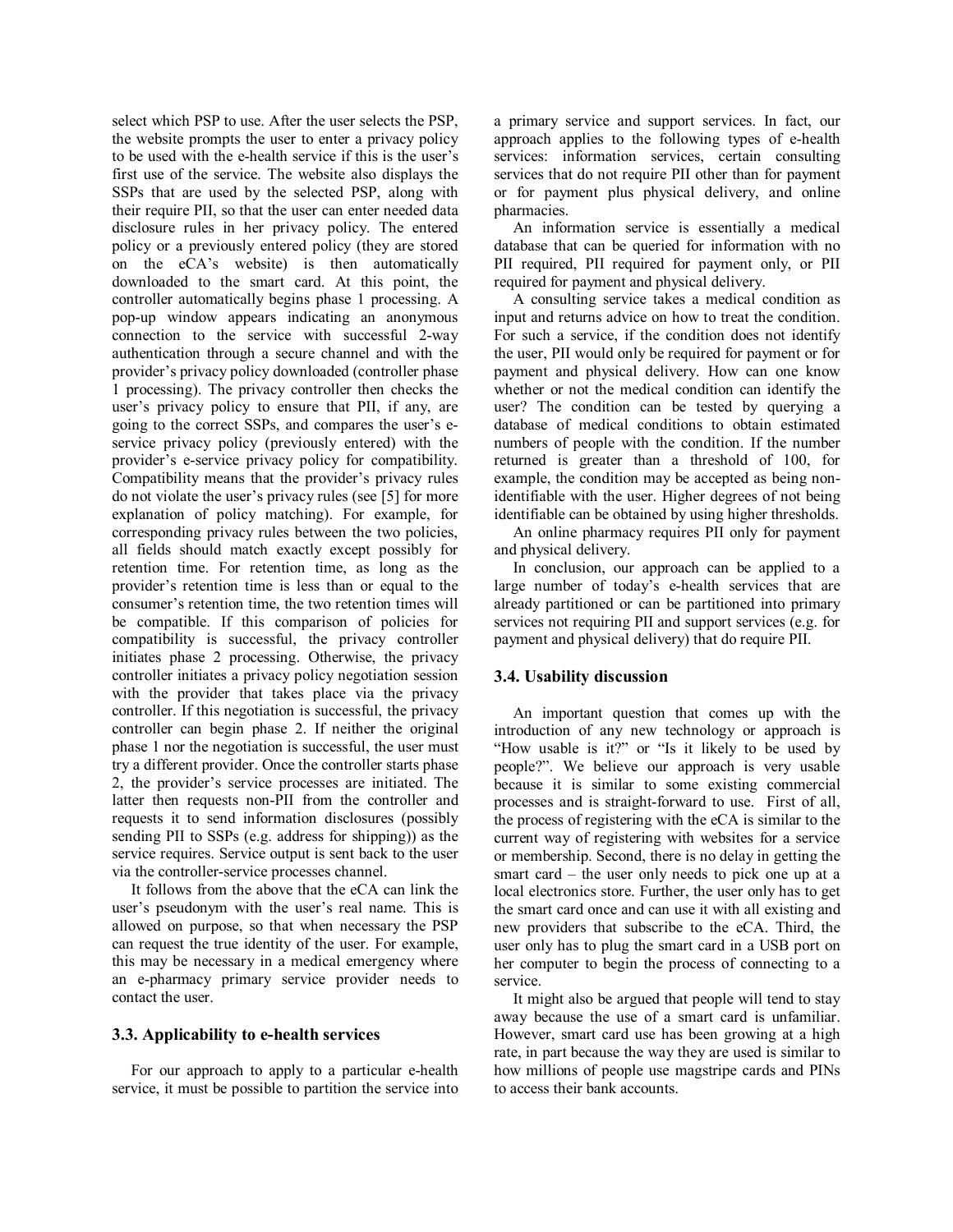#### **3.5. Security measures**

Based on the above operating scenarios, the vulnerability areas include: a) storage of personal data, b) distribution of the smart card through local electronic outlets, c) sending data disclosures, d) communication between the privacy controller and the service processes, and between the user and the eCA's web site, e) disclosure of non-PII to the service processes, i.e. although the data is non-PII, could their combinations collected over time compromise the anonymity of the user? f) traceable communications over the Internet, g) dishonest parties masquerading as trusted parties, h) Trojan horse and virus programs in the user's computer, i) Trojan horse and virus programs in the smartcard, and j) the user loses her smart card, either by accident or theft.

We discuss our security measures for each vulnerability area in turn as follows:

- a) Storage of personal data: the data is secured on the smart card (processor-enabled) using symmetric encryption (e.g. 3DES). The key for the encryption algorithm can be generated (e.g. using a SHA-2 hash function) by the smart card from the user's password for accessing the card. Further, the smart card incorporates a locking mechanism that locks out any attacker who tries to access the card by trying to guess the password – the locking mechanism can lock the user out, for example, after 5 tries (if a legitimate user is accidentally locked out, the password may be remotely reset by the eCA through a secure connection to the smart card). Thus, the attacker first of all cannot access the card because she does not know the password. Even if the attacker uses some special technology to get at the data, she cannot read it since it is encrypted. Finally, the attacker cannot decrypt the data because she again does not know the password, used to generate the encryption key.
- b) Distribution of the smart card through local electronic outlets: the risk is that an attacker could modify the card before it is sold, to i) connect to a fake website controlled by the attacker, or ii) introduce malware into the card that would later play havoc with any programming; possibility i) is defeated by required mutual authentication between the user and the eCA; possibility ii) can be defeated using built-in card self sanity checks together with malware detection software run on the card by the eCA prior to remote programming.
- c) Sending / receiving data disclosures: the privacy controller establishes a secure channel (SSL or secure VPN) to the receiving party for use in data conveyance; the sending controller authenticates the receiving party using the receiving party's

digital certificate before any data is sent. Receiving parties are pre-screened by the eCA, who issues them digital certificates for authentication purposes.

- d) Communication between privacy controller and service processes: the controller establishes a secure channel (SSL or secure VPN) to the service processes to be used for communication purposes. The controller authenticates the service processes using their digital certificates issued to them by the eCA. Similarly, the service processes authenticate the controller using the digital certificate issued to the controller by the eCA. This same secure procedure is used for communication between the user and the eCA's website.
- e) Disclosure of non-PII leads to compromising anonymity: we believe that this risk is minimal for most types of Internet e-health services; identity discovery depends on the size of the candidate population, the method of selective disclosure, and the amount of personal data in circulation pertaining to the individual. This risk can be minimized if the candidate population is the whole Internet community. However, some services operate only regionally so this may not apply. The risk may be further minimized by researching and employing more effective methods for selective disclosure.

f) Traceable communications over the Internet: the controller not only establishes a secure channel for communication with the service processes but establishes it using a mix network (e.g. JAP at http://anon.inf.tudresden.de/desc/desc\_anon\_en.html). By so doing,

the provider would find it very difficult to trace the identity of the user by way of the user's Internet connection.

- g) Dishonest parties masquerading as trusted parties: first, the reputation of the eCA is established (as for a regular CA); for example, the eCA could be subjected to inspection audits and other forms of testing to ensure that processes and responsibilities carried out are trustworthy. After the eCA is established to be trustworthy, it can make sure that all trusted support service providers are indeed trustworthy, using a similar series of inspections and testing as was done for it. The above inspections and testing would be done continuously at various intervals to ensure that these parties remain trustworthy.
- h) Trojan horse and virus programs running in the user's computer could modify the user's keyboard entries for a privacy policy or PII and/or redirect them to the attacker. The only defense we can suggest here is for the user to regularly run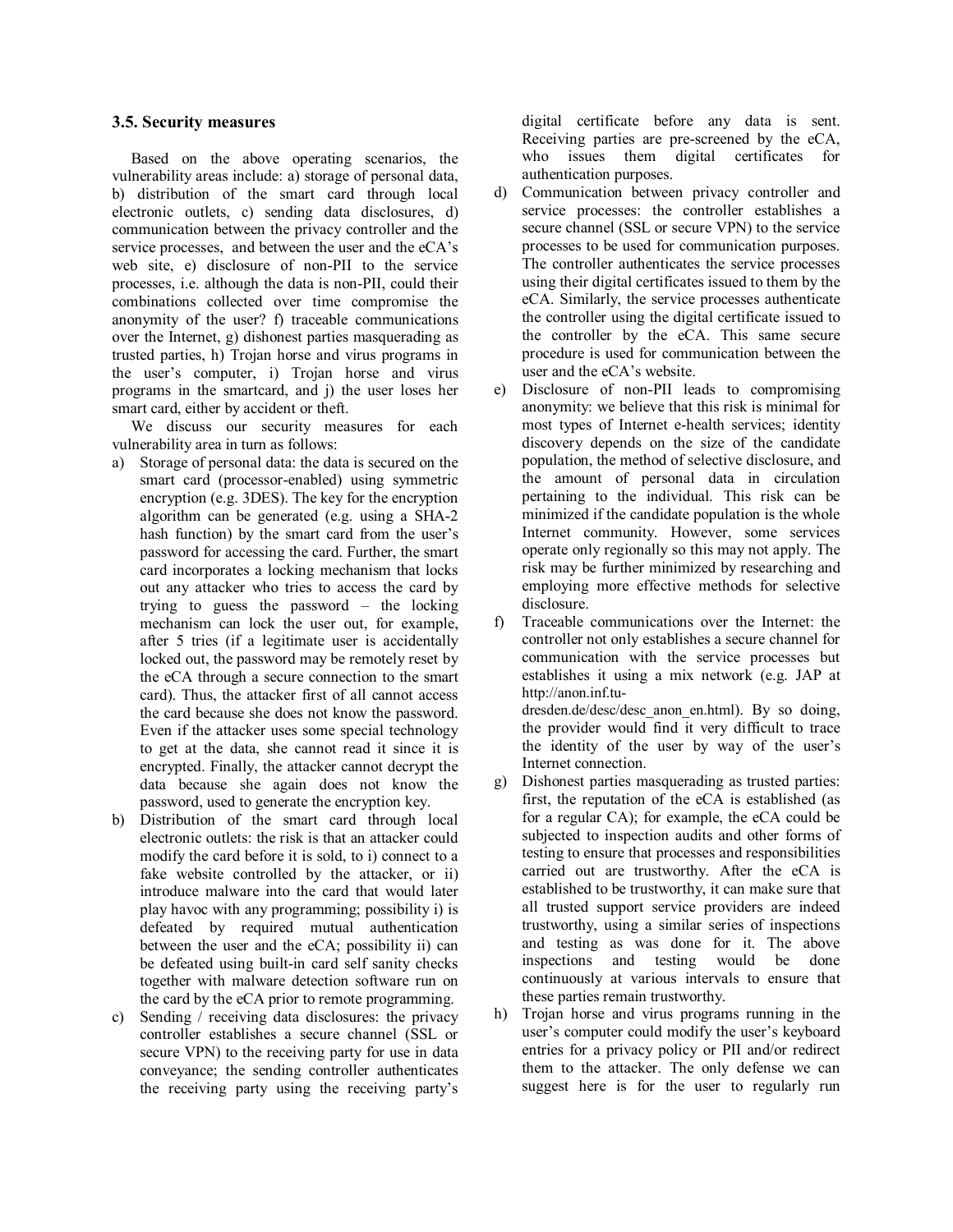malware detection software that identifies and deletes the offending programs.

- i) Trojan horse and virus programs running in the user's smart card could modify the user's data communications and/or redirect them to the attacker. A Trojan horse program could also steal the user's smart card password. Again, we suggest regularly running malware detection software that identifies and deletes the offending programs on the smart card. Keeping the smart card stored data and stored password encrypted should help.
- j) If the user loses her smart card either by accident or theft, the person who finds the smart card or the person who stole it could masquerade as the original owner and incur services at that owner's expense or could somehow gain access to the original owner's PII. To reduce the risk of this happening, as mentioned in a), the smart card requires a password for access and has a locking mechanism that locks out the attacker after a fixed number of attempts (e.g. 5) to try and guess the password. If the legitimate user were to forget this password, the eCA could reset it through a secure connection between the eCA's website and the smart card.

We acknowledge that the above measures do not ensure complete security or complete privacy. Such goals are impossible to attain in practice for any sizable useful system. Our aim is only to obtain a reasonable reduction in the risk of an attack succeeding.

## **4. Application example**

Consider an online pharmacy, E-Drugs, Inc. (fictitious name), where prescriptions can be filled online and delivered to the patient the next day. Suppose that E-Drugs, Inc. has subscribed to use the privacy protection services of Privacy Watch, Inc. (fictitious name), the eCA that has implemented our approach. Suppose also that Privacy Watch (PW) has made sure that E-Drugs's service processes can interface to the privacy controller and has added E-Drugs to its web site as a subscriber. In addition, suppose that PW has provided E-Drugs with a digital certificate to be used for authentication purposes. The application of our approach would involve the following steps:

- 1. Alice, wishing to anonymously fill an electronic prescription, discovers by browsing PW's website that E-Drugs is available as a PW-subscribed seller.
- 2. (Omit this step if Alice has purchased from a PW seller before.) Alice registers with PW and is

assigned a number of pseudonyms (e.g. "Patient21") to be used as identification with different groups of PSPs and associated SSPs, i.e. a PSP may only know Alice as Patient21. She also receives a number of digital certificates from PW, with each certificate incorporating one of the pseudonyms, to be used for authentication purposes. Alice purchases a PW-issued smartcard from a local electronics outlet.

- 3. Alice connects her smart card to the USB port on her computer. After successful mutual authentication, she is connected to PW's web site through a secure channel.
- 4. (Omit this step if Alice has purchased from a PW seller before.) PW remotely programs Alice's smart card to be used as her privacy controller.
- 5. PW requests Alice to select a seller. After she selects E-Drugs, and enters her personal privacy policy on PW's web site (only if not previously entered for this seller), the privacy controller downloads Alice's privacy policy to the smart card. The controller is then connected to the service processes at E-Drugs automatically and anonymously through a secure channel and mix network. After successful mutual authentication, the controller downloads E-Drugs' privacy policy. After making sure that Alice's policy specifies the correct SSP collectors for PII and verifying that her privacy policy is compatible with E-Drugs' privacy policy, the privacy controller requests Alice's electronic prescription, shipping address, and credit card number.
- 6. Alice enters the requested information (disk location for the prescription) on her computer with the privacy controller making sure that the information corresponds with her privacy policy. The information is securely stored in the privacy controller. Upon request from E-Drugs' service processes, and after checking again with Alice's privacy policy, the controller discloses to the service processes details about the prescription (including the digital signature of the prescribing physician) but withholds Alice's name, address, and credit card number. Upon request from E-Drug's service processes, the controller sets up a secure channel to a trusted payment center (SSP) and authenticates the payment center before disclosing to the center Alice's credit card number. The trusted payment center maintains the patient's anonymity to the outside world by keeping the pseudonym-patient link secret (as do all trusted SSPs). The trusted payment center was designated as trusted by PW beforehand and issued a digital certificate for authentication purposes. Similarly, the controller discloses Alice's name and address